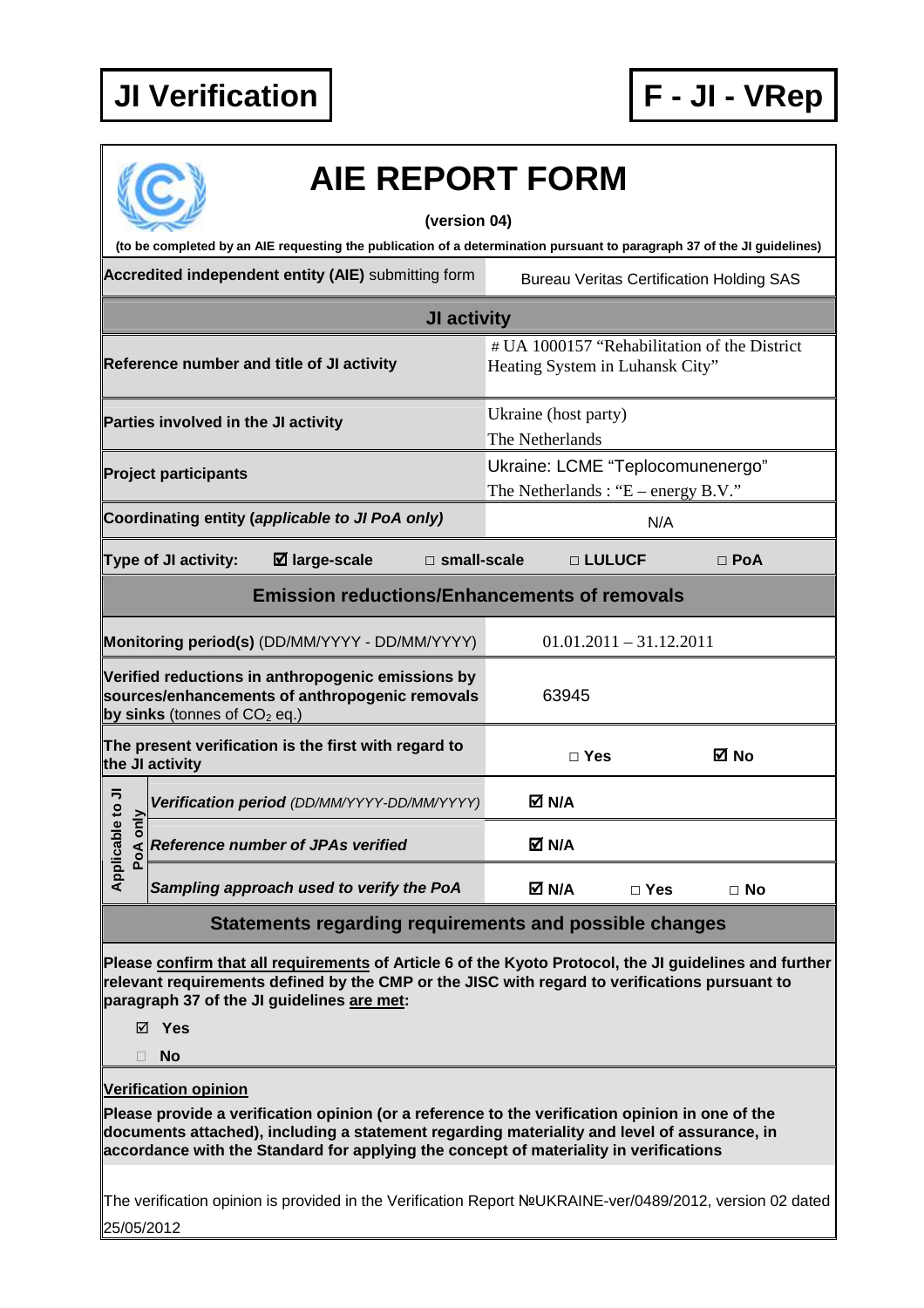|                                                                     | The project design was revised in the current<br>monitoring period, after the determination has<br>been deemed final                                                                                                                                                                                                                                                                            |              | $\Box$ Yes   | ⊠ No      |
|---------------------------------------------------------------------|-------------------------------------------------------------------------------------------------------------------------------------------------------------------------------------------------------------------------------------------------------------------------------------------------------------------------------------------------------------------------------------------------|--------------|--------------|-----------|
|                                                                     | If yes, please list all revisions to the project design<br>and express a determination opinion (or provide a<br>reference to an attached document containing the<br>required information)                                                                                                                                                                                                       | M N/A        |              |           |
|                                                                     | If project design was revised in the current<br>monitoring period, please confirm that conditions<br>defined in JI guidelines (paragraph 33) are still met                                                                                                                                                                                                                                      | M N/A        | $\sqcap$ Yes | $\Box$ No |
|                                                                     | If project design was revised in the current<br>monitoring period, please confirm that the changes<br>do not alter the original determination opinion                                                                                                                                                                                                                                           | M N/A        | $\Box$ Yes   | $\Box$ No |
|                                                                     | If project design was revised in the current<br>monitoring period, please confirm that:                                                                                                                                                                                                                                                                                                         |              |              |           |
|                                                                     | (a) Physical location of the project has not changed                                                                                                                                                                                                                                                                                                                                            | M N⊿         | $\sqcap$ Yes | $\Box$ No |
|                                                                     | (b) If emission sources have changed, they are<br>reflected in an updated monitoring plan                                                                                                                                                                                                                                                                                                       | M N/A        | $\Box$ Yes   | $\Box$ No |
|                                                                     | (c) Baseline scenario has not changed                                                                                                                                                                                                                                                                                                                                                           | M N/A        | $\Box$ Yes   | $\Box$ No |
|                                                                     | (d) Changes are consistent with JI specific approach<br>or CDM methodology upon which the<br>determination was prepared for the project                                                                                                                                                                                                                                                         | M N/A        | $\Box$ Yes   | $\Box$ No |
| The monitoring plan was revised in the current<br>monitoring period |                                                                                                                                                                                                                                                                                                                                                                                                 | <b>⊠</b> Yes |              | $\Box$ No |
|                                                                     | If yes, please specify for which technologies and measures<br>under each type of JPA the monitoring plan was revised<br>(applicable to JI PoA only)                                                                                                                                                                                                                                             |              |              |           |
|                                                                     | The current revisions to the monitoring plan<br>improve the accuracy and/or applicability of<br>information collected, compared to the original<br>monitoring plan without changing conformity with<br>the relevant rules and regulations for establishing<br>monitoring plans                                                                                                                  | $\Box$ N/A   | ⊠Yes         | $\Box$ No |
|                                                                     | List of documents attached to the verification report form                                                                                                                                                                                                                                                                                                                                      |              |              |           |
|                                                                     | Please attach relevant documents used in the verification process and mark below accordingly                                                                                                                                                                                                                                                                                                    |              |              |           |
| ☑                                                                   | <b>Verification report</b>                                                                                                                                                                                                                                                                                                                                                                      |              |              |           |
| □                                                                   | Written approvals by the Parties involved, if applicable                                                                                                                                                                                                                                                                                                                                        |              |              |           |
| ☑                                                                   | <b>Other relevant documents:</b>                                                                                                                                                                                                                                                                                                                                                                |              |              |           |
|                                                                     | Document listing all revisions to the project design, if applicable<br>□                                                                                                                                                                                                                                                                                                                        |              |              |           |
|                                                                     | Determination that the revisions to the project design, if applicable, do not alter the original<br>$\Box$<br>determination opinion and that the conditions defined by paragraph 33 of the JI guidelines are<br>still met<br>Revised monitoring plan provided in Section A.8. of the Monitoring report version 02 dated<br>☑                                                                    |              |              |           |
|                                                                     | 25.05.2012                                                                                                                                                                                                                                                                                                                                                                                      |              |              |           |
|                                                                     | Determination that the revisions to the monitoring plan, if applicable, improve the accuracy<br>☑<br>and/or applicability of information collected, compared to the original monitoring plan without<br>changing conformity with relevant rules and regulations for establishing monitoring plans (provided<br>in the Verification Report NºUKRAINE-ver/0489/2012, version 02 dated 25/05/2012) |              |              |           |
|                                                                     | Sampling plan, if applicable (JI PoA only)<br>□                                                                                                                                                                                                                                                                                                                                                 |              |              |           |
|                                                                     | Any other documents (please list):<br>☑                                                                                                                                                                                                                                                                                                                                                         |              |              |           |
|                                                                     | Excel calculation spreadsheet Annex_2-5_MR4_Lug-2011_v02                                                                                                                                                                                                                                                                                                                                        |              |              |           |
|                                                                     | The AIE herewith declares that undertaking the verification for the JI activity referred to above<br>does not constitute a conflict of interest which is incompatible with the role of an AIE                                                                                                                                                                                                   |              |              |           |